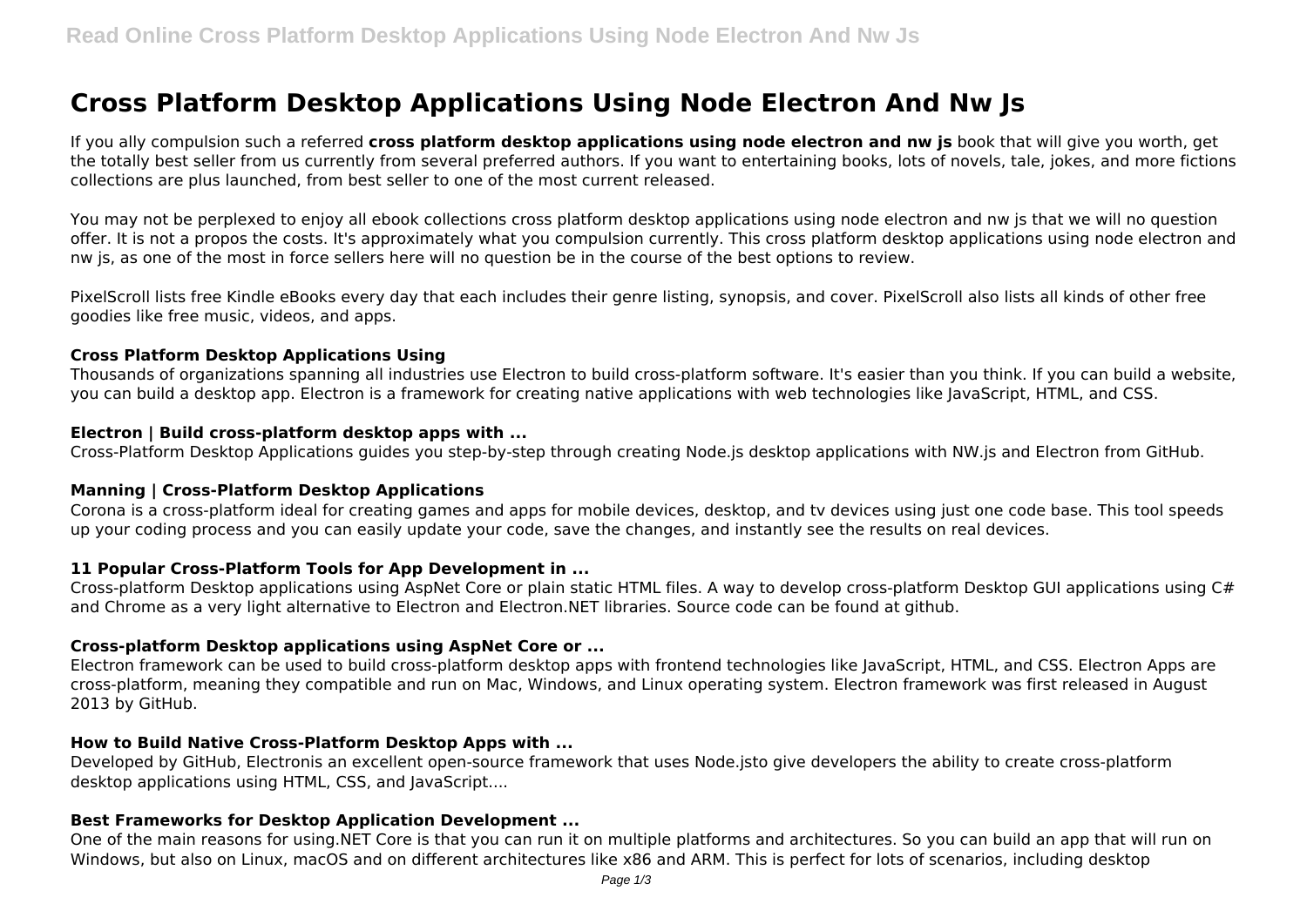applications.

# **How to Build Cross-Platform .NET Core Apps**

Qt is a cross-platform software development framework being used to create native embedded, desktop and mobile applications. It is written in C++which implements a wide range of different features...

## **Why you should use Qt/QML for your next cross-platform ...**

It's possible to use Node.js together with a web browser shell to develop cross-platform desktop applications–and games using WebGL–using HTML, CSS and JavaScript. Let's take a look at some of the most popular options available at the moment. The Contenders Chrome Applications.

# **The State of Desktop Applications in Node.js - NodeSource**

Find helpful customer reviews and review ratings for Cross-Platform Desktop Applications: Using Node, Electron, and NW.js at Amazon.com. Read honest and unbiased product reviews from our users.

## **Amazon.com: Customer reviews: Cross-Platform Desktop ...**

Cross-Platform C# UI Technologies Several UI technologies can be used to build Cross-Platform apps in C# or other.NET based languages such as Visual Basic (VB). This article looks at three technologies and discusses, for which cases developers could use these technologies.

#### **Cross-Platform C# UI Technologies – ChristianFindlay.com**

PyGUI is the simplest and most lightweight of all GUIs because it is purely in sync with Python programming language. It is a cross-platform graphical application framework for Windows, Mac OS, and Unix. A PyGUI developer inserts very less code between the GUI platform and Python application which in turn displays the natural GUI of the platform.

# **Python Desktop Application: Best Python framework for ...**

Leif Wells is a web, mobile and desktop application developer. Leif's professional experience spans technologies from CD-ROM and desktop applications, Web sites and applications, as well as mobile applications. His current focus is building Web applications using Angular or React and building cross-platform hybrid mobile applications using Ionic.

# **Electron: From Beginner to Pro: Learn to Build Cross ...**

Cross-Platform Desktop Applications guides you step-by-step through creating Node.js desktop applications with NW.js and Electron from GitHub. Foreword by Cheng Zhao, creator of Electron. Purchase of the print book includes a free eBook in PDF, Kindle, and ePub formats from Manning **Publications** 

# **Cross-Platform Desktop Applications : Using Node, Electron ...**

Lazarus is a cross-platform IDE for native desktop applications on Windows, Mac and Linux. It produces fast, low-memory, single executable files for easy installation and deployment. Your app can use native OS controls - you won't be gluing together different libraries from different languages like you do with some scripting languages (with all the bloated size and performance issues that entails).

# **Ask HN: What would you use to make cross-platform desktop ...**

The Electron framework lets you write cross-platform desktop applications using JavaScript, HTML and CSS. It is based on Node.js and Chromium and